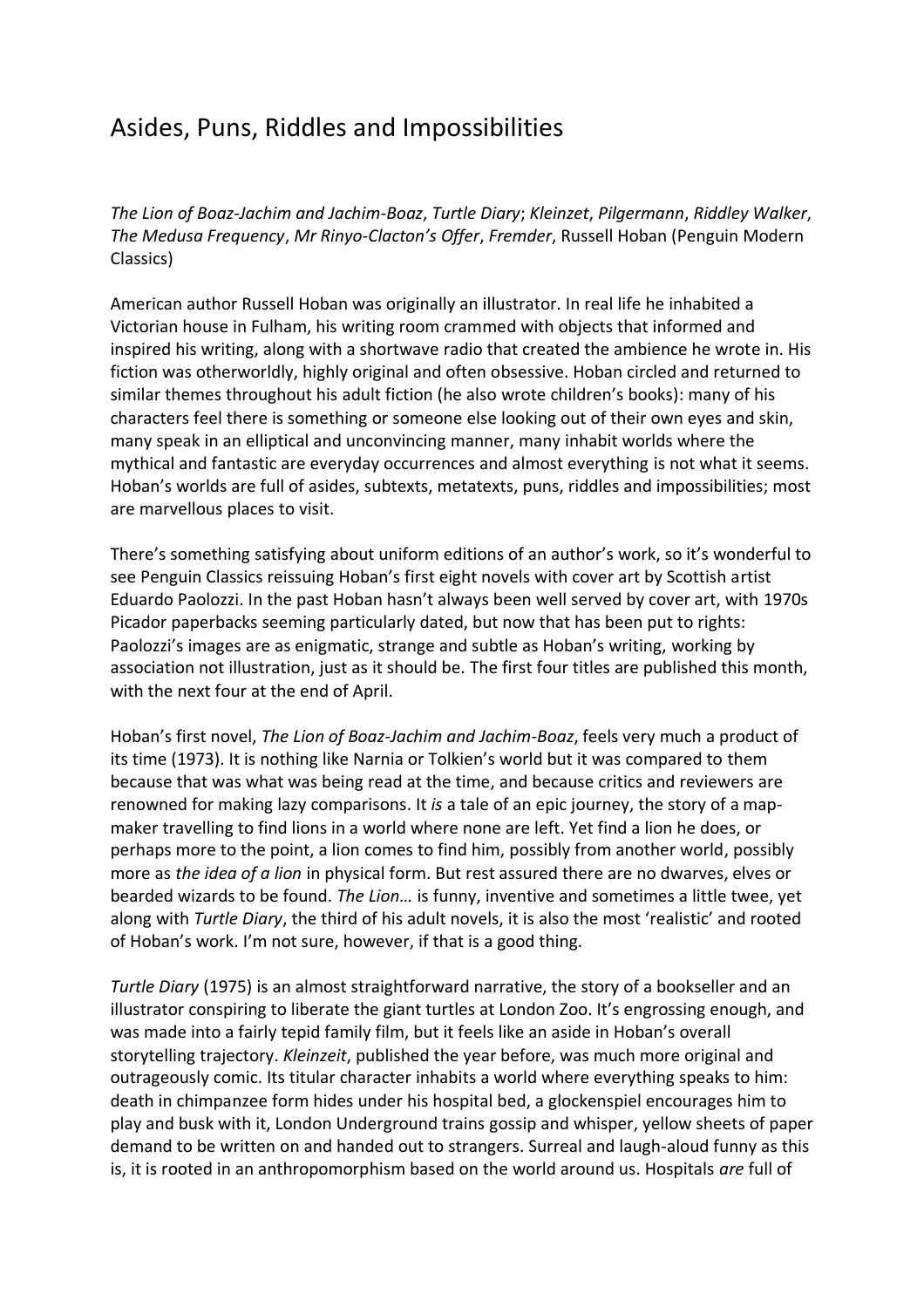strange sounds, Underground trains *do* announce their presence in the rail's electric whispers and so on; Hoban has cleverly exaggerated these to produce a surreal and surprising world which Kleinzeit has to navigate and survive in. Despite the surrealism, London is gritty and real throughout the book, but seen and encountered anew; a kind of fantastical palimpsest.

If *Kleinzeit* is one of my all-time favourite books, *Riddley Walker*, published in 1980, is in top position (tied with Alan Garner's *Red Shift*, since you asked). It is set in a post-apocalyptic Kent where humans live in tribal settlements and live by farming and scavenging, digging up the remains of our industrial society as they wait for visits from politicians-come-preacherscome-showmen-come-shamen who use Punch & Judy and the Legend of St Eustace to explain human history and the nuclear apocalypse that has gone before. Canterbury appears to be the still radioactive centre of the explosion, and Riddley makes several trips there, accompanied by a pack of wild dogs he befriends. He meets the deformed and disabled inhabitants who still live there, and gradually discovers  $-$  as he sees it  $-$  the story of creation and power, before becoming a teller himself, with his own set of puppets and his own version of the story. Confused? You should be. This is a book that keeps on giving, with more to find out, think about or conjecture from every time you revisit this strange landscape. And I've forgotten to mention it's also written in a dismantled and ruined, post-apocalyptic language that took Hoban many years to create and knock into shape. Sound it out in your head or read it aloud and it's clear enough, but speed-read it or stay disengaged and you'll struggle. *Riddley Walker* is an assured, innovative masterpiece and a cult classic; I hope even more people will read this new edition and think about the nature and power of storytelling, industrialisation, (mis)interpretation and society.

1983's *Pilgermann*, however, has continued to defeat me since it was first published, despite several reads and re-reads over the decades. It is a repulsive, violent and brutal novel, a mash up of Hieronymus Bosch, geometric art, the Crusades, religion and torture, supposedly woven together as an allegorical and actual pilgrimage towards meaning and salvation. I confess I simply don't get it at all and find much of it stomach-churningly horrific and bewildering confused and confusing.

All this reworking and thinking about the power of myths and how they survive in contemporary society continued to intrigue Hoban. In *The Medusa Frequency* (1987) we are back in London with author Herman Orff, who is suffering from writers' block. He responds to a flier pushed through his door offering a cure and finds himself (rather like Kleinzet, previously) in a different London, one inhabited by characters from history, mythology and art, including the Head of Orpheus – mostly adrift in the Thames, Vermeer's Girl with the Pearl Earring, and the Kraken. A lost love turns up in this dream world too, and if the story is somewhat slight, jokey and straightforward (especially in comparison to *Riddley Walker*), it's an enjoyable enough novel.

Despite the return to clarity in Hoban's writing, it's also the point where many might put Hoban's work aside. It would be almost another decade before Hoban published his next adult book, *Fremder* (1996), and then *Mr. Rinyo-Clacton's Offer* (1998) – both of which are being republished by Penguin. The latter was the first of a profusion of novels until Hoban's death in 2011 which often seemed like similar episodes from the same story, whoever their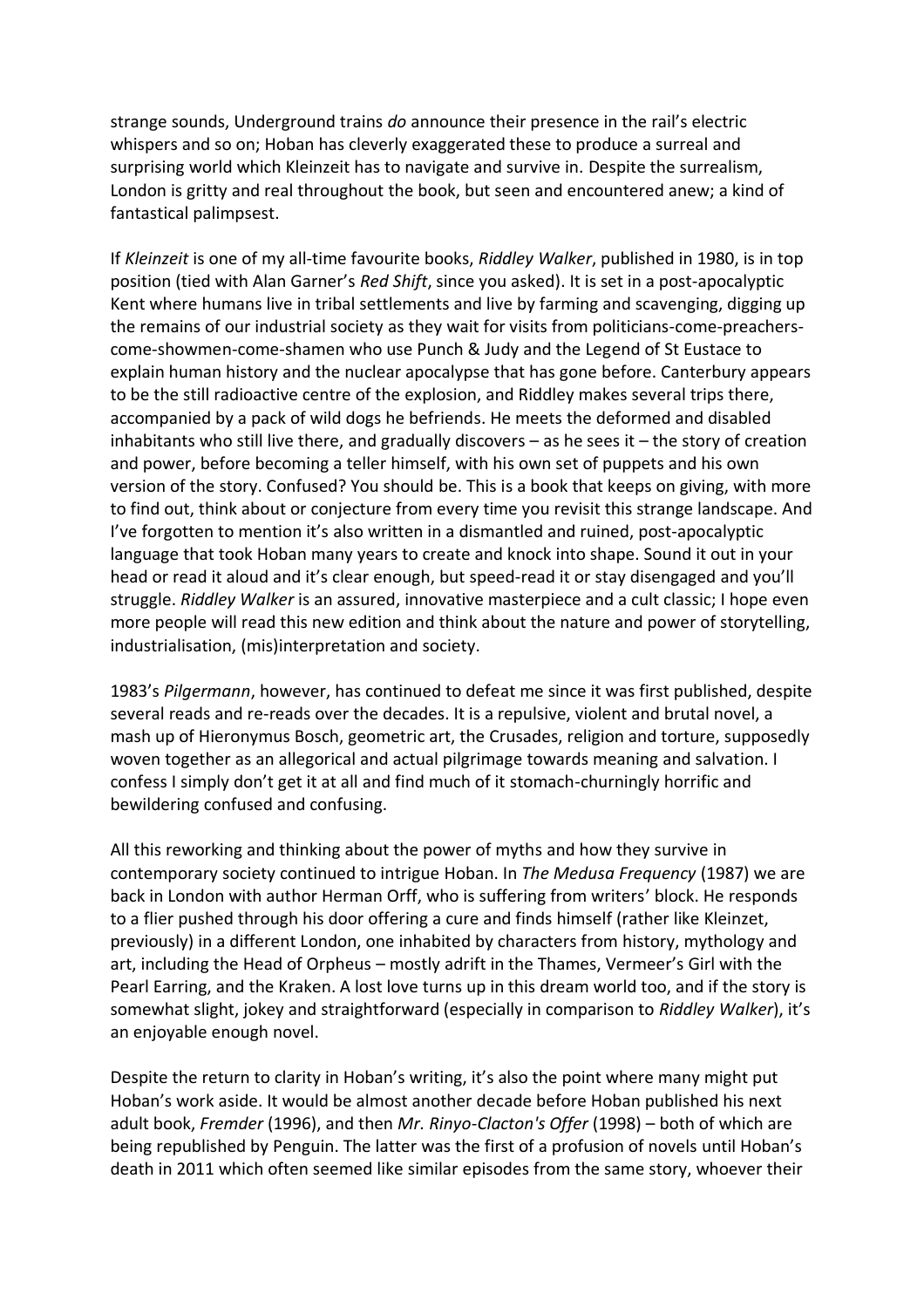main characters supposedly were. Many feel rushed and unpolished, some betray a rather sexist tone in places, with the lusting male gaze and casual sexual encounters gleefully embraced (but often awkwardly described) by protagonist and author. Most are set in Londons that are both familiar and unfamiliar from previous Hoban novels, most involve rather self-aware characters dreaming and having premonitions; indeed many read as lucid yet confusing dreams, where episodes precede another and then another without much narrative or plot. I have a soft spot for *Amaryllis Night and Day* (2001) but *Mr. Rinyo-Clacton's Offer*, *Angelica's Grotto* (1999), *The Bat Tattoo* (2002), *Her Name Was Lola* (2003), *Come Dance With* Me (2005), *Linger Awhile (2006), My Tango with Barbara Stozzi* (2007) and *Angelica Lost and Found* (2010) desperately needed editing and revising, perhaps compressing and remixing into one or two new books.

In *Mr Rinyo-Clacton's Offer*, instead of buying the cure for Writer's Block (as Orff does in *The Medusa Frequency*), or a musician selling his soul for the gift of the blues, protagonist and anti-hero Jonathan Fitch is approached by a smooth-talking stranger (the Mr of the title) who seduces him and then offers to buy his death a year later in exchange for a million pounds. It's a sometimes hilarious but often rather longwinded romance, set (of course) in London, but it also highlights some of the problems with Hoban's later books. Firstly, the plot resolution is clunky in the extreme; it comes out of the blue and neatly solves everything by the end of the page: there is a reveal about the relationship between Rinyo-Claton and a secondary character, and Fitch and his ex are suddenly able to get back together, a million pounds richer. Secondly, it highlights the way Hoban uses art and music as a kind of shorthand, clearly expecting the reader to know the specific painting or song (or opera or symphony) mentioned, and understand how and what the author thinks about it or the mood or ideas he associates it with. It's a lazy way of trying to describe how a character feels, and for me it is also a kind of arrogance on Hoban's part, as he shows how cultured and knowledgeable he, the author, is and the reader (or this reader, anyway) isn't.

*Fremder*, however, is better than I remember, and the Paolozzi cover here is amazing, highlighting the fact the book is supposedly science fiction, although many of the same tropes present in previous novels reappear (as they do in many of Hoban's books). Vermeer's girl is here, several objects seem to have voices of their own, and Hoban's misuse and punning appropriation of terminology and proper nouns are foregrounded to annoying and unconvincing effect. It's difficult to know if Hoban is mocking science and how society uses language, or simply struggling to explain the technology in his fictional world, where space travel is undertaken by Flicker drive but humanity still can't cope with the complexities or realities of sex, lust, love and communication. It is the gobbledeygook science terminology that doesn't quite work here, along with some of the references to technology (which hasn't quite developed today as Hoban envisioned), that lets this story down as Fremder travels not only through space but memory, dreams and time. But I enjoy the subversion of science fiction here and it's good not to always be stuck on the Underground or walking dirty city streets.

Hoban was an astonishing and surprising author. If his later work isn't as accomplished as his earlier writing, he still left a solid body of original and impressive fiction, along with *The Moment Under the Moment* (1992), a book of essays, sketches and stories, which partly helps elucidate and explain some of Hoban's ideas and themes, and offers some